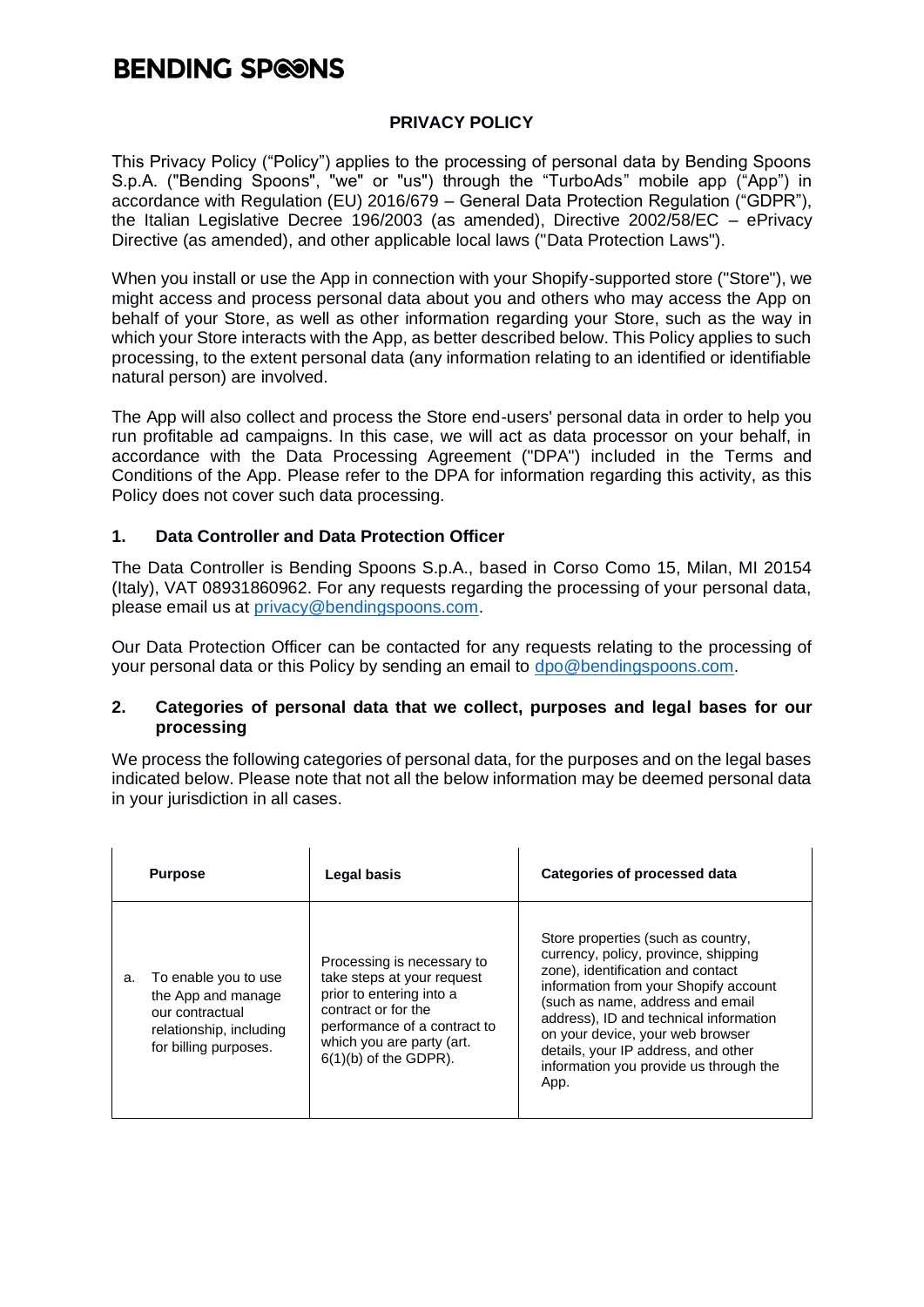|    | <b>Purpose</b>                                                                                                                                                                                                                                                                                                                        | <b>Legal basis</b>                                                                                                                                                                                              | <b>Categories of processed data</b>                                                                                                                                    |
|----|---------------------------------------------------------------------------------------------------------------------------------------------------------------------------------------------------------------------------------------------------------------------------------------------------------------------------------------|-----------------------------------------------------------------------------------------------------------------------------------------------------------------------------------------------------------------|------------------------------------------------------------------------------------------------------------------------------------------------------------------------|
| b. | To comply with our<br>legal obligations and<br>any other obligations<br>arising out of the<br>instructions received<br>from the authorities.                                                                                                                                                                                          | Compliance with a legal<br>obligation to which we are<br>subject (art. $6(1)(c)$ of the<br>GDPR).                                                                                                               | Any information necessary to ensure the<br>performance of these purposes.                                                                                              |
| C. | To establish, exercise<br>or defend our rights<br>and those of our<br>employees, and to<br>carry out corporate<br>transactions or<br>operations (for<br>example, in case of<br>bankruptcy, merger,<br>acquisition,<br>reorganization, sale of<br>assets or assignments,<br>and due diligence<br>related to any such<br>transactions). | The legal basis for the<br>processing is our legitimate<br>interest (art. $6(1)(f)$ of the<br>GDPR) to establish, exercise<br>or defend our rights and to<br>carry out corporate<br>transactions or operations. | Any information necessary to ensure the<br>performance of these purposes.                                                                                              |
| d. | To create Stores'<br>profiles by using our<br>products and services,<br>in order to figure out<br>the most profitable<br>ones, and more in<br>general improve our<br>App.                                                                                                                                                             | The legal basis for the<br>processing is our legitimate<br>interest (art. $6(1)(f)$ of the<br>GDPR) to maximize the<br>profitability, and improve our<br>services of                                            | Shopify payment data (such as balance,<br>dispute, payouts, transactions); your<br>Store interactions with the App (such as<br>install, uninstall, and other actions). |

### **3. Data Retention**

We retain data collected through the use of the App for as long as necessary to carry out the purposes indicated above and in accordance with applicable laws.

### **4. Your Choices**

Providing the above data is necessary if you want to install and use our App.

### **5. Sharing Your Personal Data**

We may share or disclose your personal data to the following categories of recipients:

- the Google group entities, to the extent the App works in connection with Google Ads services. Please refer to Google's EU data processing Terms (including [google.com/policies/privacy,](https://www.google.com/intl/en_us/policies/privacy/) [privacy.google.com/businesses/controllerterm](https://privacy.google.com/businesses/controllerterms/) [s,](https://privacy.google.com/businesses/controllerterms/) an[d privacy.google.com/businesses/processorterms](https://privacy.google.com/businesses/processorterms/) as applicable from time to time) for more information on the relevant recipients;
- subjects carrying out activities that are related or instrumental to our business and operational activities as outsourced data processors appointed in writing in accordance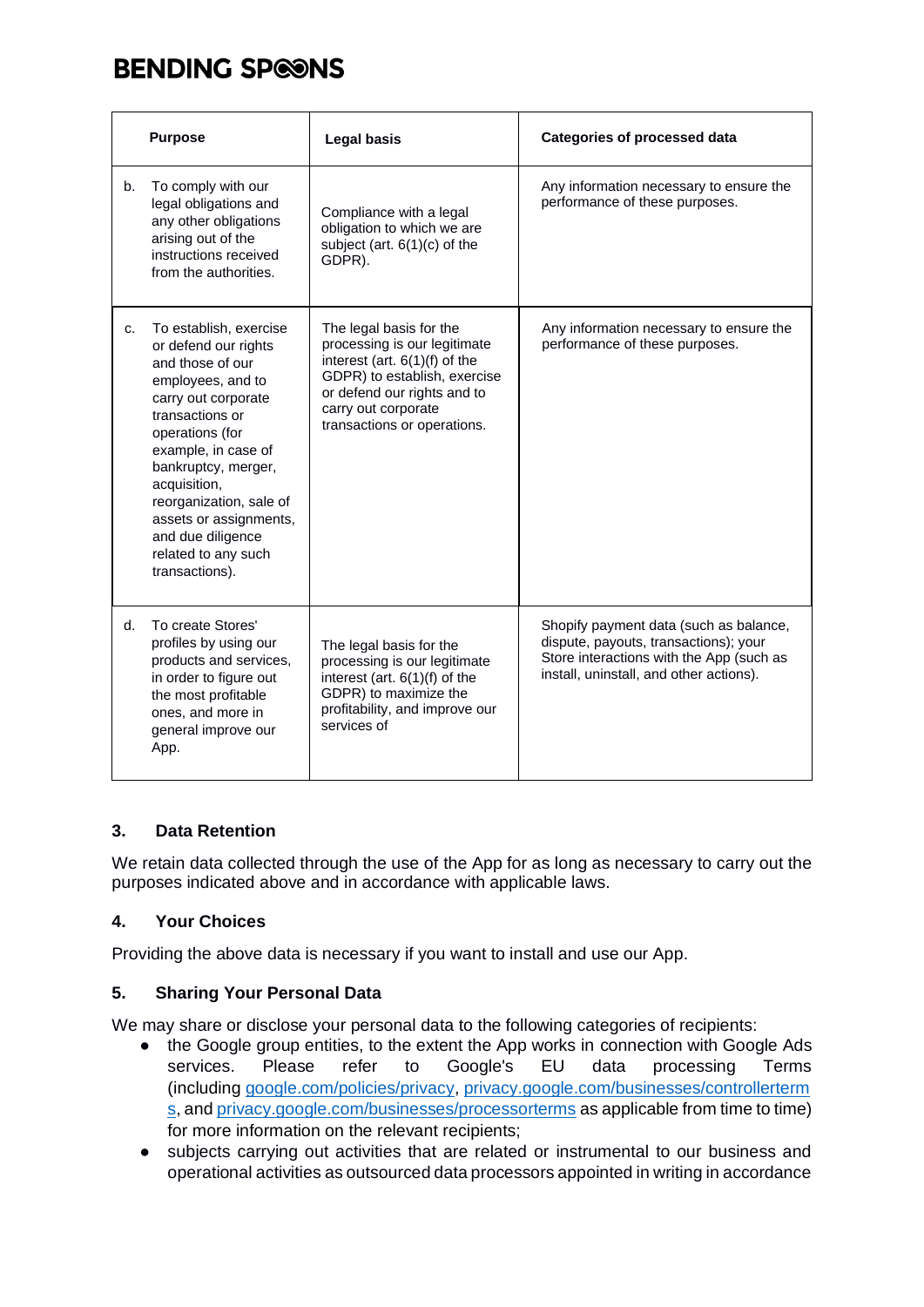with Data Protection Laws, or acting as autonomous data controllers (such as IT or storage service providers, mobile measurement partners, suppliers of mobile marketing services, and advertising networks and platforms);

- public, judicial or police authorities, within the limits established by applicable laws;
- in the event that we undertake extraordinary corporate transactions or operations  $(e.g.,)$ in the event of bankruptcy, mergers and acquisitions, reorganizations, sale of businesses or assets, and in connection with due diligence relating to such transactions), our advisors and potential purchasers and your personal data may form part of the assets being transferred to a new owner.

Personal data will not be disclosed for any reason other than those stated above, unless such disclosure is deemed necessary for the fulfillment of a legal obligation or if we request your consent.

#### **6. Transfer Your Personal Data outside the European Economic Area**

We may transfer your personal data from the European Economic Area ("EEA") to other countries outside the EEA. Such data transfers are based on appropriate safeguards in accordance with Data Protection Laws, including (a) the standard contractual clauses developed by the European Commission; (b) the decisions of adequacy of the European Commission; or (c) Binding Corporate Rules.

More information on the relevant data transfers, and appropriate warranties is available for consultation by sending an email to [privacy@bendingspoons.com.](mailto:privacy@bendingspoons.com)

#### **7. Your Rights**

At any time and free of charge, you can exercise the following rights, as specified and subject to certain limitations and exceptions under Data Protection Laws:

- Right of access. You have the right to obtain information about the processing of your personal data and to access it.
- Right to rectification. You have the right to ask for the updating, rectification or integration of your personal data.
- Right to erasure. You have the right to request the deletion of your personal data.
- Right to restriction of processing. You have the right to request the restriction of the processing of your personal data subject to the conditions set forth under the GDPR.
- Right to data portability. You have the right to obtain a portable electronic copy of your personal data subject to the conditions set forth under the GDPR.
- Right to object. Where we rely on our legitimate interest to process your personal data, you have the right to object to such processing, wholly or partly, on grounds related to your particular situation. In particular, you are entitled to object to the processing of your personal data for direct marketing purposes, including profiling.
- Right to withdraw your consent. Where we rely on your consent to process your personal data, you have the right to withdraw your consent, although the processing carried out before your withdrawal of consent will remain valid.

You also have the right to lodge a complaint before the competent national Data Protection Authority, in particular before the Data Protection Authority of the Member State of your habitual residence, place of work or place of the alleged infringement.

To exercise your rights, or if you have any other questions about privacy or data protection at Bending Spoons, you can contact us by sending an email to [privacy@bendingspoons.com.](mailto:privacy@bendingspoons.com) We may take reasonable steps to verify your identity prior to responding to your request.

#### **8. Changes**